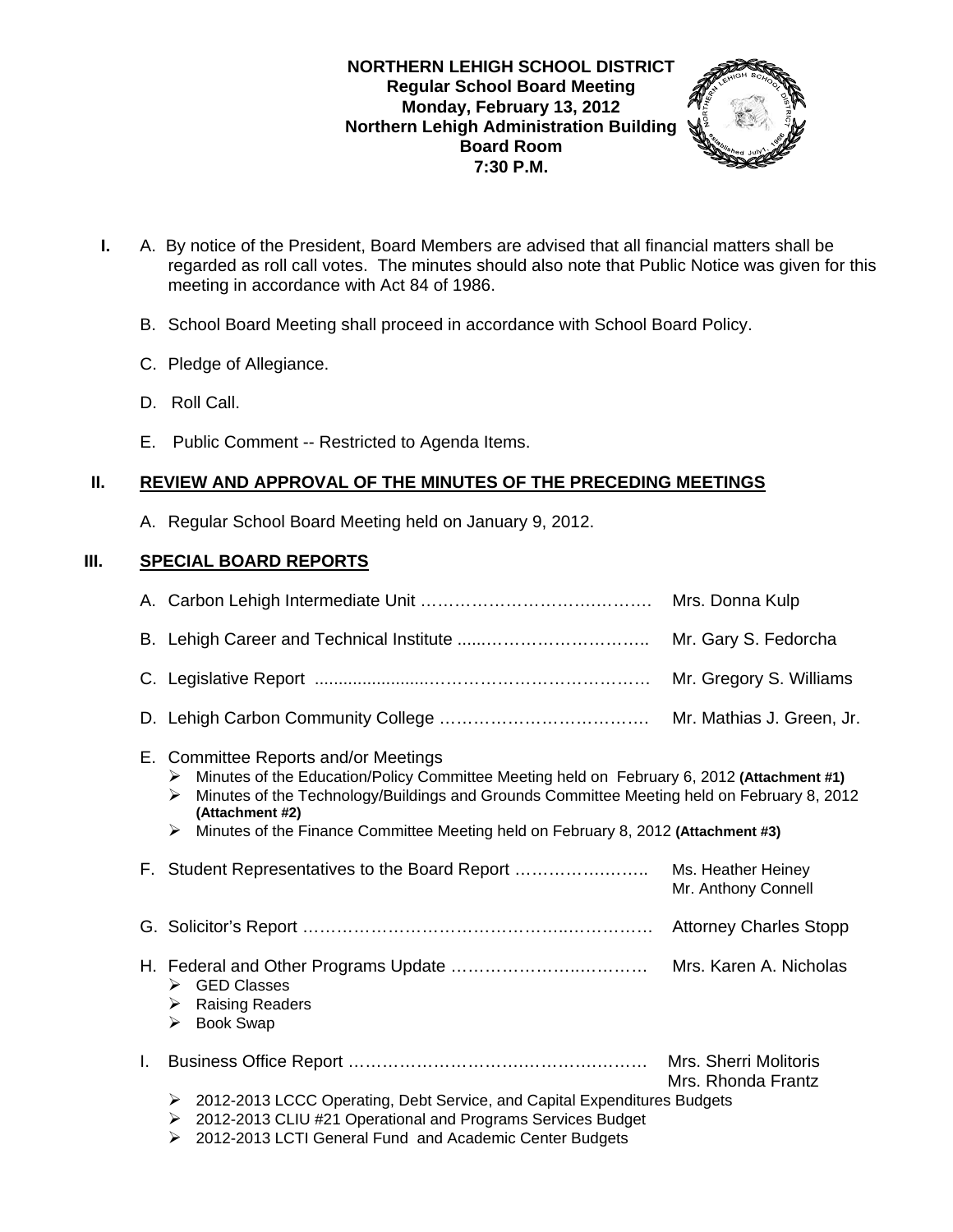- J. Superintendent's Report …………………………………………………………… Mr. Michael W. Michaels ¾ National School Counseling Week – February 6-10, 2012
	- ¾ Annual CLIU School Board Conference March 29, 2012 Community Services Center at LCCC
- K. An executive session will be held at 7:00 p.m. in the Administration Office Conference Room.

## **IV. PERSONNEL**

### A. Uncompensated Leave

 Approve the request of employee #1105 to take an uncompensated leave in accordance with School Board Policy #539 effective January 30, 2012 for approximately 4-6 weeks for her own medical reasons. Employee's intention is to return to their current position upon medical release from their attending physician.

- B. Rescind Co-Curricular Appointment 2011-2012
	- 1. Rescind the appointment of Candice Saville in the amount of \$631.41 from her position as Junior Class Advisor for the 2011-2012 school year which was originally approved at the August 8, 2011 board meeting.
	- 2. Rescind the appointment of Mark Hoffman from the position as Middle School Spring Intramural Weightlifting Advisor for the 2011-2012 school year which was originally approved at the August 8, 2011 board meeting.

### C. Co-Curricular Appointments 2011-2012

- 1. Approve Candice Saville for Junior Class Advisor for the period August, 2011 January, 2012 in the amount of \$315.71.
- 2. Approve Tammy Fristick for Junior Class Advisor for the period January, 2012 June, 2012, in the amount of \$315.71

### D. Co-Curricular Appointments 2012-2013

 Adam Stofko\* Assistant Boy's Soccer Coach - Shared Stipend \$1,401.39 Eric Schmidt Assistant Boy's Soccer Coach - Shared Stipend \$1,401.39  **\*Pending Verification of Missing Documents** 

E. Co-Curricular Volunteer 2011-2012

Michael T. Hofmann, Jr. **Assistant Track & Field Coach** 

### F. Unpaid Volunteers

- 1. Approve the following unpaid volunteer aide in the Middle School for the 2011-2012 school year: Robin Blocker.
- 2. Approve the following unpaid volunteer aide in Slatington Elementary for the 2011-2012 school year: Marlene Simock

### G. Salary Adjustments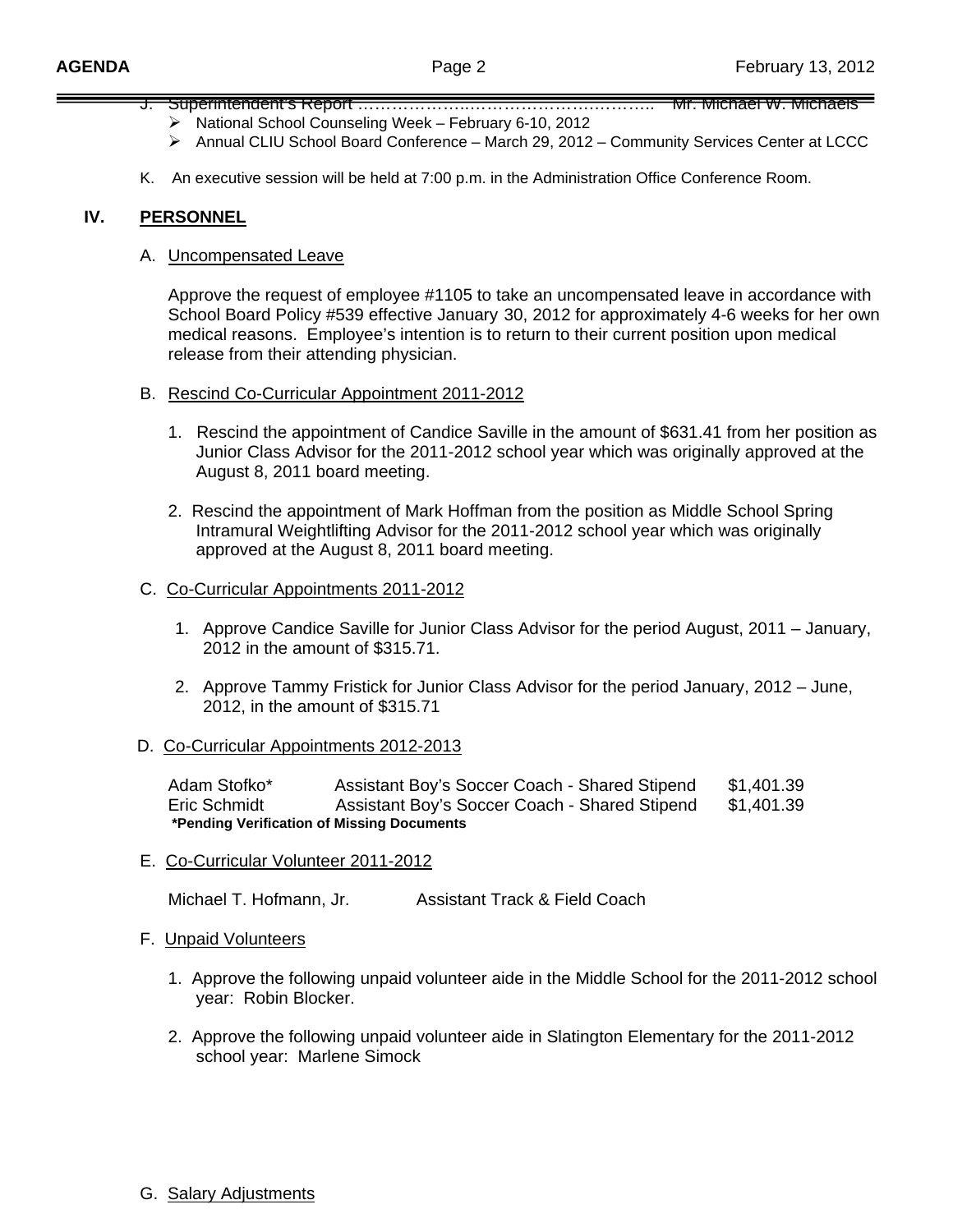Ī

 1. Acknowledge the following teacher who has completed the requirements per the Collective Bargaining Agreement that would entitle them to a salary increase for the second half of the 2011-2012 school year:

 Christopher Bennett From: Step 3B+24 To: Step 3M

### H. Substitute

1. Instructional

 Approve the following substitute teachers for the 2011-2012 school year at the 2011-2012 substitute teacher rates as approved on the Supplementary Personnel Salary Schedule:

 Alexander Orr\* Social Studies Justin Quinter English Krystallyn Reis\* Early Childhood Education **\*Pending Verification of Missing Documents** 

### 2. Non-Instructional

 Approve the following substitute secretary, cafeteria worker and custodian for the 2011- 2012 school year at the 2011-2012 substitute rates as approved on the Supplementary Personnel Salary Schedule:

Donna Missmer

### 3. Removal of Substitutes

 Remove the following list of substitute employees from the current substitute list due to not filing the required Act 24 documentation by the December 27, 2011 deadline:

Donna Bauer **Andrew Drake**  Adrian Bumbulsky Anne Elstner Jacob Bushner Corrine Hoffman Timothy Chappelear Kristy Kratzer Ian Robert Dollman

Shannon Burky Jeanine Villano-George

# **V. CONFERENCES**

- A. Lora Krum PA Music Educators Association Annual Conference April 19-21, 2012 Lancaster, PA – Registration: \$130.00, Lodging: \$321.90, Travel: \$48.00, Total Approximate Cost: \$499.90 – Funding: Slatington Elementary Music Department Budget **(Attachment #4)**
- B. Karen Nicholas PA Association of Federal Program Coordinators Annual Conference March 25-28, 2012 – Hershey, PA – Registration: \$360.00, Lodging: \$536.13, Travel: \$77.70, Cost of Meals: \$58.00, Total Approximate Cost - \$1,031.83 – Funding: Title I Funds **(Attachment #5)**

# **VI. POLICY**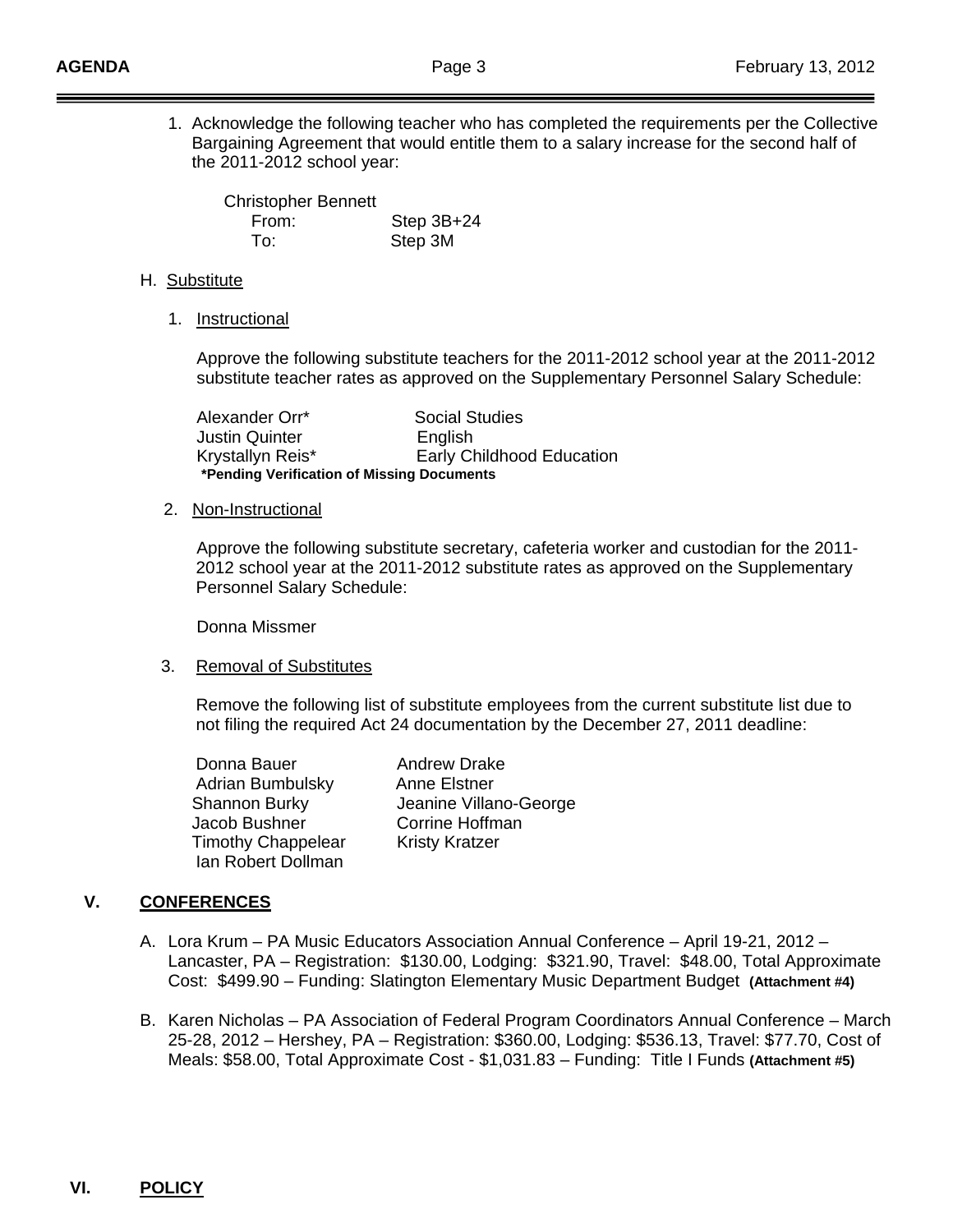### A.Homebound Instruction

 It is recommended that the Board of Education grant homebound instruction for an 11th grade student, Student No. 1390059, for five hours per week, effective February 1, 2012 and continuing until approximately April 30, 2012.

## B. Board Policy – First Reading

 Approve school board policy #907 – Community - School Visitors, as presented after first reading. **(Attachment #6)**

## C. Crochet Club

 Approve the request of the Senior High Administration to create a Crochet Club. This club will teach students the art of crocheting, a craft that can be both fun and functional by creating a usable finished product. The club will meet every Tuesday from 2:10 – 3:30 p.m. There will be no cost to the district. **(Attachment #7)**

## **VII. CURRICULUM AND INSTRUCTION**

- A. Approve the resolution to identify Official Local School District Holidays (OLSDH) in accordance with PA School Code Section 1502. **(Attachment #8)**
- B. Approve the 2012-2013 Northern Lehigh School District Calendar as presented. **(Attachment #9)**

## **VIII. OLD BUSINESS**

 Approve the contract for the Assistant Superintendent, Karen A. Nicholas, as presented. **(Distributed to Board Members Only)**

## **IX. NEW BUSINESS**

## **X. FINANCIAL**

- A. Approve the Following Financial Reports:
	- 1. General Fund month of December
	- 1. NLMS Student Activities Account month of December & January
	- 2. NLHS Student Activities and Scholarship Acct month of December & January
- B. Approve the Following List of Bills:
	- 1. General Fund month of January & February
	- 2. Cafeteria Fund month of January
	- 3. Refreshment Stand month of January
	- 4. Capital Construction month of February
- C. Accept the 2010-2011 audit and management report for the single audit ending June 30, 2011. A copy of the audit was distributed at the January 9, 2012 school board meeting.
- D. Authorize Administration to transfer the following General Fund Certificate of Deposits (CDs) upon maturity date to the Capital Projects account for future District Capital Projects:

| United Central Bank, Garland, TX |  |
|----------------------------------|--|
| Sonabank, McLean, VA             |  |

\$ 248,000.00 March 14, 2012

248,000.00 March 14, 2012